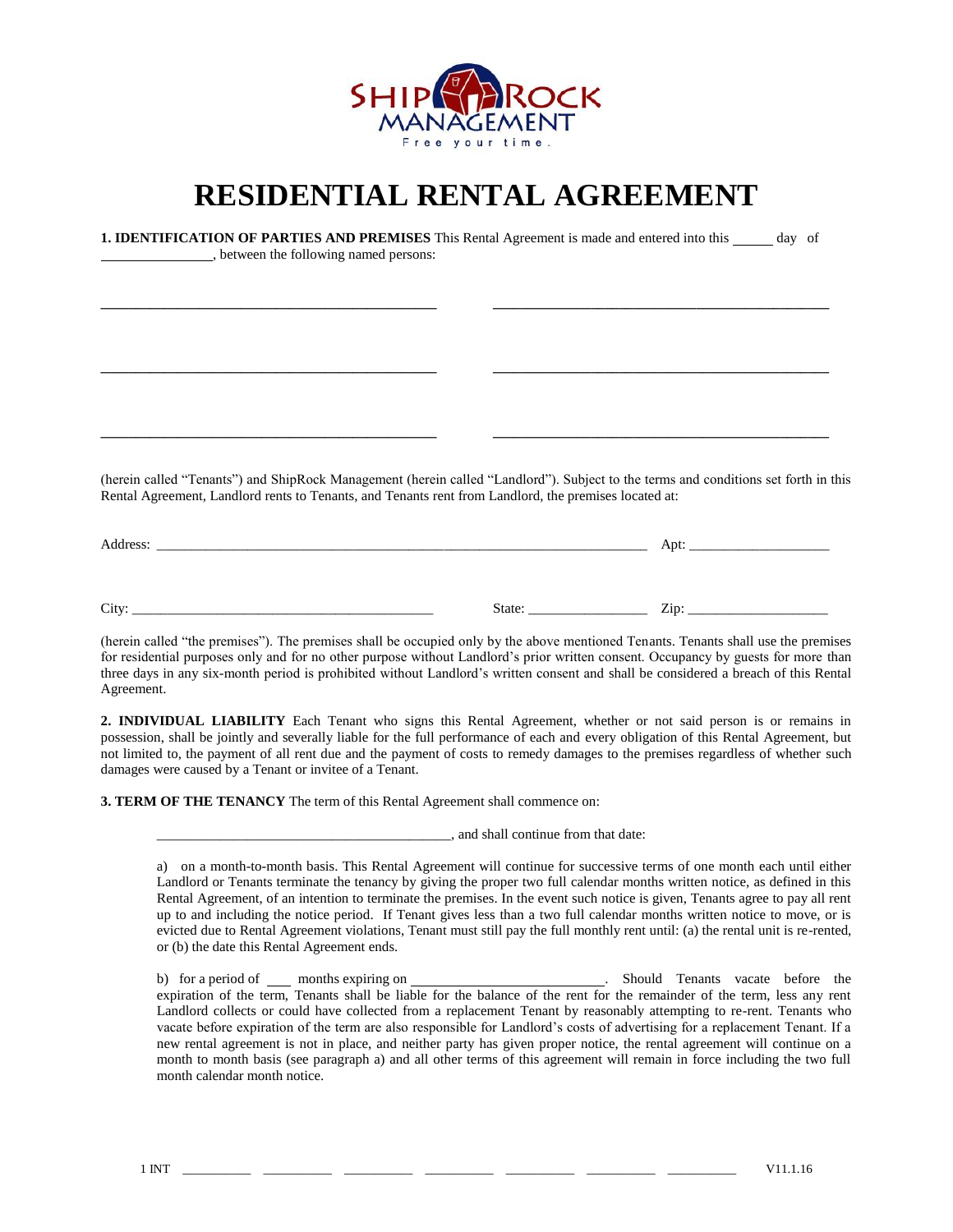**4. TWO FULL CALENDER MONTH NOTICE** Two full calendar months notice is a period defined as starting on the first day of the calendar month and expiring on the final day of the following calendar month. In the event that proper written notice is given any time on or after the  $2<sup>nd</sup>$  day of the first calendar month, the notice period will commence on the first day of the following month and conclude on final day of the calendar month after that. Unless, otherwise agreed upon by Landlord this Rental Agreement can only end on the final day of a calendar month.

*Example: If Tenant gives proper written notice to Landlord on April 15th, the notice period would begin on May 1st and end on June 30th. If the Tenant gives proper written notice to Landlord on May 1st, the notice period would begin on May 1st and end on June 30th .*

**5. <b>SHOWINGS** Tenants agree to allow the landlord to show the property. Tenants also agree to keep the house/unit in "clean" condition for showings. Landlord will notify residents of showings the business day before the showing occurs. Landlord may leave a voice mail or send a text message as notification. Although, Management will try their hardest to give tenants a full 24-hour notice, tenants agree to be flexible in working with landlord to schedule showings.

**6. LEASE END TIME** Tenants agree to have all personal belongings out of the unit and all keys returned to Landlord by 11:59am on the final day of the lease period. Tenants not returning keys at the end of the lease period will be liable for the cost of changing the locks. In the event that one or more of the tenants has not vacated the premises at the time of lease end, a hold over fee of \$100 per tenant per day will be charged.

**7. PAYMENT OF RENT** Tenants shall pay Landlord rent of \$ \_\_\_\_\_\_\_\_\_\_\_\_ per month, payable in advance on the first day of each month. If that day falls on a weekend or legal holiday, the rent is due on the next business day. Rent shall be paid by personal check, money order, or automatic transfer or cashier's check only.

**8. LATE CHARGES AND RETURNED CHECKS** If rent is paid after 11:59 pm on the fourth day of the month, there will be a late charge of \$25.00 assessed. If rent is paid after  $11:59$  pm on the 9<sup>th</sup> day of the month the late fee will increase to \$50.00. In the case where unrelated tenants are joint parties on one lease, each tenant is viewed as an independent party as it relates to this paragraph only. Therefore, each tenant can and will be charged an individual and separate late fee. The late fee will not to exceed 8% of each tenant's portion of rent.

*Example: If all of the Tenants in a five bedroom house pay their rent on time except for one Tenant who paid their rent on the 10th day, that individual who paid late would be assessed a \$50.00 late fee.* 

If any check given by Tenants to Landlord for the payment of rent or for any other sum due under this Rental Agreement is returned for insufficient funds, a "stop payment" or any other reason, Tenants shall pay Landlord a returned check charge of \$30.00 plus late fees as stated in paragraph eight.

**9. FAILURE TO PAY** As required by law, Tenants are hereby notified that a negative credit report reflecting on Tenants' credit history may be submitted to a credit reporting agency if Tenants fail to fulfill the terms of their credit obligations, such as their financial obligations under the terms of this Rental Agreement.

Tenant acknowledges that the receipt and acceptance by Landlord of partial rent payments from Tenant, defined as any amount less than the full amount due and owing under the terms the Rental Agreement between the parties, does NOT constitute a waiver of Landlord's right to proceed against Tenant for breach of said Rental Agreement, including, but not limited to, the right to proceed with eviction proceedings and to obtain a money judgment against Tenant for the remaining rents owed as allowed under the terms of the Rental Agreement.

**10. RE-RENT** If the rental unit is vacated prematurely and must be re-rented for less than the rent due under this Rental Agreement, Tenant will be responsible for the difference until the date this Rental Agreement ends.

## **11. SECURITY DEPOSIT** Before the commencement of this Rental Agreement, Tenants shall pay Landlord

as a security deposit. Landlord may use there from such amounts as are reasonably necessary to remedy Tenants' default in the payment of rent or incurred fees, unpaid utility bills, repair damages to the premises exclusive of ordinary wear and tear, and to clean the premises if necessary. Landlord shall refund Tenants the balance of the security deposit after such deductions within twenty-one (21) days after the expiration of this Rental Agreement. If deductions have been made, Landlord shall provide Tenants with an itemized account of each deduction including the reasons for and the dollar amount of each deduction. If the total amount deducted from the security deposit exceeds the amount of the original security deposit, the balance owing will be billed to the Tenant.

**\*\*SECURITY DEPOSIT RETURN\*\*** The security deposit will be returned to the Tenant within twenty-one (21) days after the completion of the Rental Agreement. For a full security deposit return, premise must be left as it was found. Absolutely all items (including all garbage) must be removed from property; premise must be thoroughly clean, with no damage, and a zero balance.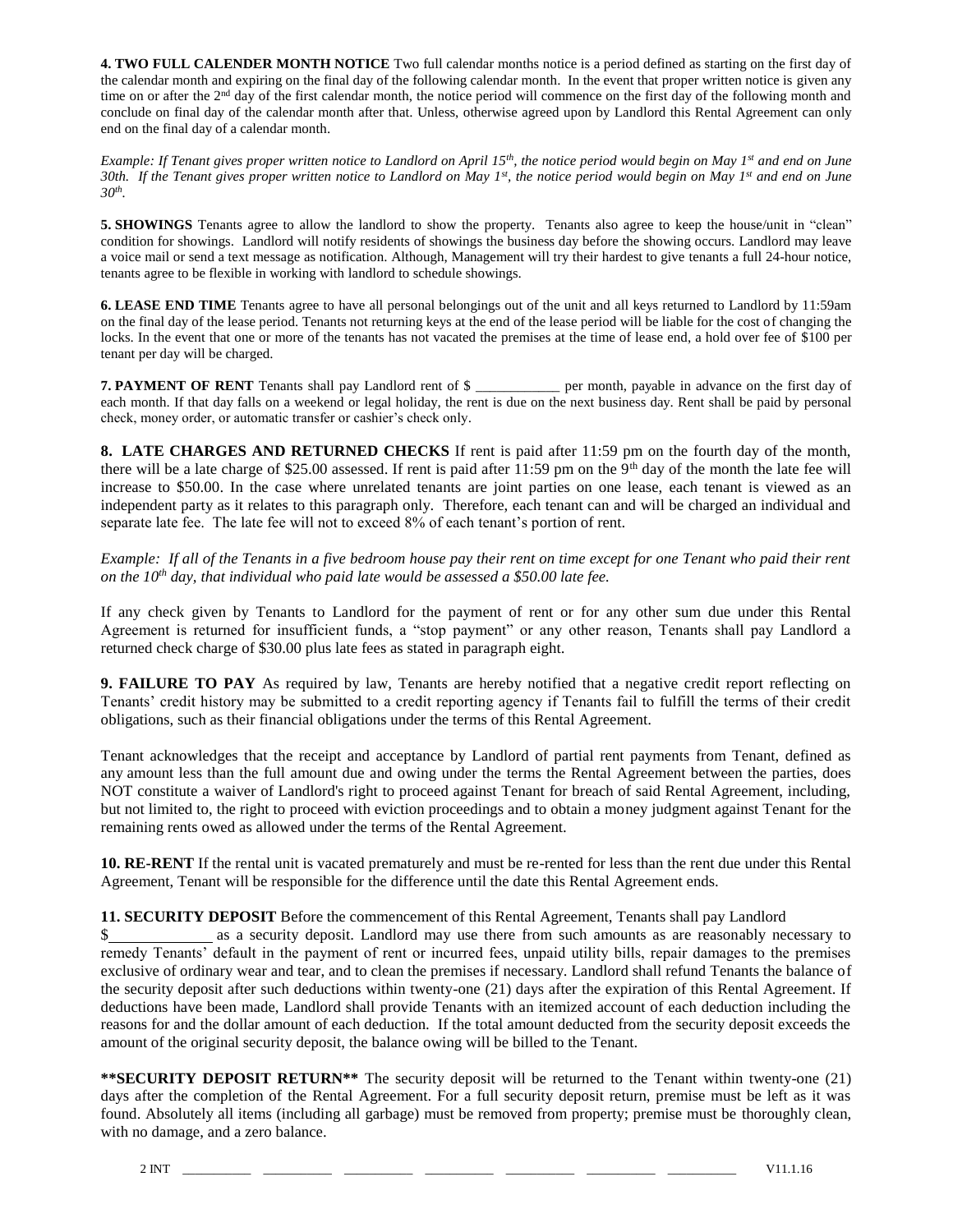**12. VACATE** If the Tenant vacates the rental unit before the expiration of the Rental Agreement without Landlords written permission, or if the Tenant fails to occupy the rental unit after the Tenant has received notice that it is available, Landlord may charge the Tenant for all of the rent due under this Rental Agreement.

**13. UTILITIES** Tenants shall pay directly for all utilities, services and charges provided to the premises, including any and all deposits required. All utilities which tenants are responsible for must be placed in tenants name before receiving property keys. In the event Tenants fail to make this transfer Tenants will be charged \$100.00 fee. Utilities not specifically listed below will be the responsibility of the Tenant.

- a. Tenant pays: \_\_\_\_\_\_\_\_\_\_\_\_\_\_\_\_\_\_\_\_\_\_\_\_\_\_\_\_\_\_\_\_\_\_\_\_\_\_\_\_\_\_\_\_\_\_\_\_\_\_\_\_\_\_\_\_\_\_\_\_\_\_\_\_\_\_\_\_\_\_\_\_\_\_
- b. Landlord pays: \_\_\_\_\_\_\_\_\_\_\_\_\_\_\_\_\_\_\_\_\_\_\_\_\_\_\_\_\_\_\_\_\_\_\_\_\_\_\_\_\_\_\_\_\_\_\_\_\_\_\_\_\_\_\_\_\_\_\_\_\_\_\_\_\_\_\_\_\_\_\_\_

**14. UTILITY CONSUMPTION** Tenants are responsible for notifying Landlord of any fixtures not properly working. Tenants further acknowledge that Landlord will not reimburse tenants for increased consumption in utility usage due to unreported malfunctioning fixtures. For example, if tenant fails to report a toilet that is running, Landlord will not reimburse tenants for additional water or sewer charges. Furthermore, Landlord is not liable to reimburse tenant for any non-used heating oil or propane.

**15. OUTAGE** Landlord shall not be liable to Tenant for the loss of heat, electricity, water or use of any facilities including parking areas, of the leased property if said loss is due to any reason beyond control of the Landlord.

**16. EXCESS GARBAGE** If a trash receptacle is provided by the Landlord it is to be used for household garbage only. **Tenant agrees to reimburse Landlord for any charges for excess garbage, electronics, and or large items that require additional charges.**

**17. PETS** Pets are NOT allowed at this property without the express written consent of ShipRock Management.

In the event pets are allowed, prior to bringing a pet into the property, both parties must complete a Pet Addendum. Please note there may be breed, age and size restrictions. In addition to signing the Pet Addendum, pet rent, carpet cleaning and/or a pet deposit may be charged. If an unauthorized pet is found on the premises a one-time \$250 fine will be imposed. In addition to the fine Management reserves the right to ask for the pet's removal. If the unauthorized pet is allowed to stay; in addition to the \$250 fine, pet rent and /or a pet deposit will be required. No animal, bird or other pet shall be brought on or kept on the premises without Landlord's prior written consent, except for the following:

a. None b. \_\_\_\_\_\_\_\_\_\_\_\_\_\_\_\_\_\_\_\_\_\_\_\_\_\_\_\_\_\_\_\_\_\_\_\_\_\_\_\_\_\_\_\_\_\_\_\_\_\_\_\_\_\_\_\_\_\_\_\_\_\_\_\_\_\_\_\_\_\_\_\_\_\_\_\_\_\_\_\_\_\_

**18. QUIET ENJOYMENT** Tenants shall be entitled to quiet enjoyment of the premises. Tenants shall not use the premises in such a way as to violate any law or ordinance, commit waste or nuisance, or annoy, disturb, inconvenience, or interfere with the quiet enjoyment of any other or nearby resident. There shall be no criminal activity and no nuisance event letters from the police or neighbors. In the event a non-emergency police calls or nuisance calls are received, Management may issue a \$50 fine per person for the first occurrence plus any and all fines issued by the city. Tenants will be charged \$100 per person for a second occurrence in addition to fines by the city. Tenants also acknowledge these calls may result in a termination of the Rental Agreement and an eviction.

**19. ASSIGNMENT AND SUBLETTING** No portion of the premises shall be sublet nor this Rental Agreement assigned without the prior written consent of the Landlord. Any attempted subletting or assignment by Tenants shall, at the election of Landlord, be an irremediable breach of this Rental Agreement and cause for immediate termination as provided here and by law. In the event a sublet or assignment is permitted by the Landlord, there will be a \$150 fee for each sublease or assignment charged to the original Tenant that requires the sublease. In addition, any person adding onto the rental agreement must be approved by all parties involved.

**20. OCCUPANTS** The names of all residents of leased premises must appear on this Rental Agreement. Landlord must be notified and approval must be obtained for persons staying for more than three (3) consecutive days or for stays which may constitute residency.

**21. POSSESSION OF THE PREMISES** The failure of Tenants to take possession of the premises shall not relieve them of their obligation to pay rent. If Landlord is unable to deliver possession of the premises for any reason not within Landlord's control, Landlord shall not be liable for any damage caused thereby, nor will this Rental Agreement be void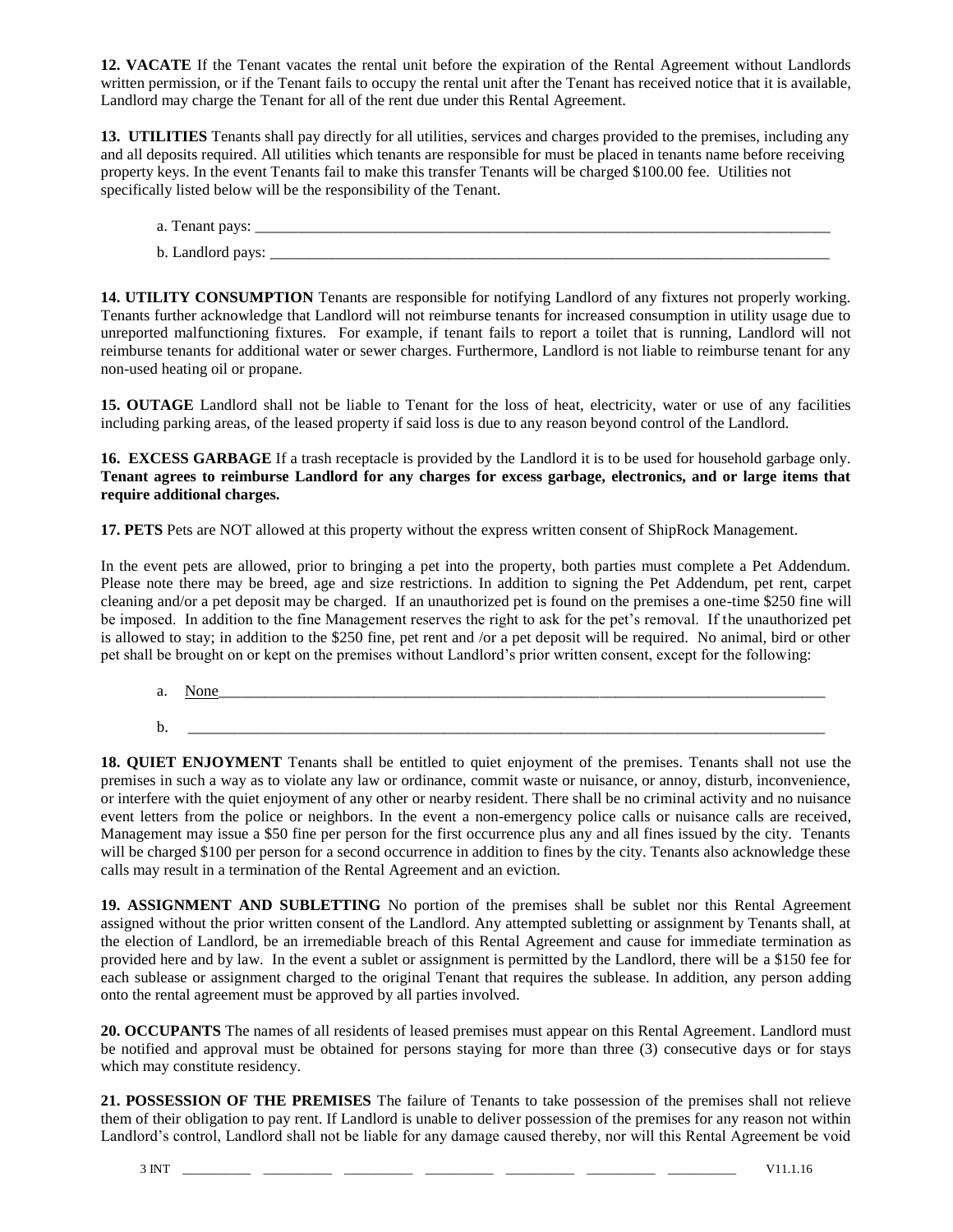or voidable, If Landlord is unable to deliver possession within 10 calendar days after the agreed commencement date, Tenants may terminate this Rental Agreement by giving written notice to Landlord, and shall receive a refund of all rent and security deposits paid.

## **22. CONDITION OF THE PREMISES** Tenants agree to:

(i) properly use, operate and safeguard the premises and all furniture and furnishings, appliances and fixtures within the premises;

(ii) at Tenants expense, keep and maintain the leased premises and appurtenances in good, clean and sanitary condition and repair, during the term of this Rental Agreement and any renewal thereof, and upon termination of the tenancy, to surrender the premises to Landlord in the same condition as when Tenants first took occupancy, except for ordinary wear and tear;

(iii) irrigate and maintain the surrounding grounds in a clean and safe manner, keeping the grounds clear of rubbish and weeds, trimming all grass and shrubbery and removing all snow and ice from walkways and stairs as necessary to affect a safe, neat and orderly appearance to the property. If said property is a multiple unit dwelling (two or more units) all of the buildings Tenants accept the joint responsibility and liability of snow removal, lawn care, irrigation and weed and rubbish removal from the property. In the event the Landlord helps out from time to time with any of these tasks it still remains the Tenants responsibility;

(iv) notify Landlord in writing upon discovery of any damages, defects or dangerous conditions in and about the premises;

(v) reimburse Landlord for the cost of any repairs to the premises of damages caused by misuse or negligence of Tenants or their guests or invitees;

(vi) Tenants agree that the rental amount reflects consideration being given for any and all improvements, maintenance and on-going care of the property; and

(vii) general maintenance (repairs) will be done pursuant to the terms of this Rental Agreement and any governing entity laws or ordinances.

Tenants acknowledge that they have examined the entire interior and exterior of the premises, including plumbing, heating and electrical appliances, smoke detector(s), fixtures, carpets, drapes and paint, and have found them to be in good, safe and clean condition and repair, with the following exceptions: (Specify "none" if there are no exceptions)

*By initialing this page and signing this Rental Agreement, Tenants acknowledge receipt of a move-in inspection form and further agree to return the move-in inspection addendum within seven days of the move-in date. If for any reason the move-in inspection is not completed, or not returned within the appropriate amount of time, the Tenants assume all responsibility for all damage that Landlord documents or finds.* 

**23. REPAIRS, ALTERATIONS AND DAMAGES** Except as provided by law or as authorized by the prior written consent of Landlord, Tenants shall not make any repairs or alterations to the premises, including but not limited to, painting the walls, installing wallpaper, murals, paneling, tile, or hanging posters or pictures weighing in excess of twenty pounds.

If the premises are damaged or destroyed as to render them uninhabitable, then either Landlord or Tenants shall have the right to terminate this Rental Agreement as of the date on which such damage occurs, through written notice to the other party to be given within fifteen days of occurrence of such damage. However, if such damage should occur as the result of the conduct or negligence of Tenants or Tenants' guests or invitees, Landlord only shall have the right to termination and Tenants shall be responsible for all losses, including, but not limited to, damage and repair costs as well as loss of rental income.

**24. HOLD HARMLESS** Tenants expressly release Landlord, Landlord's agents, and all employees of Landlord from any and all liability for any damages or injury to Tenants, or any other person, or to any property, occurring on the premises unless such damage is the direct result of the negligence or unlawful act of Landlord or Landlord's agents or Landlord's employees. Tenant agrees that Landlord is not responsible for actions, injury, harm or damages caused by third parties (i.e. guests trespassers, or other residents) not directly under the control of Landlord. Tenant further agrees to not make any claim against Landlord for loss or injury or damage sustained by or from insects, pests, fire, water, deluge, overflow, sewer back-up, or from malfunction or breakdown of appliances in the leased premises. Tenant additionally agrees to not make any claim for any loss of any articles by theft or from any other cause.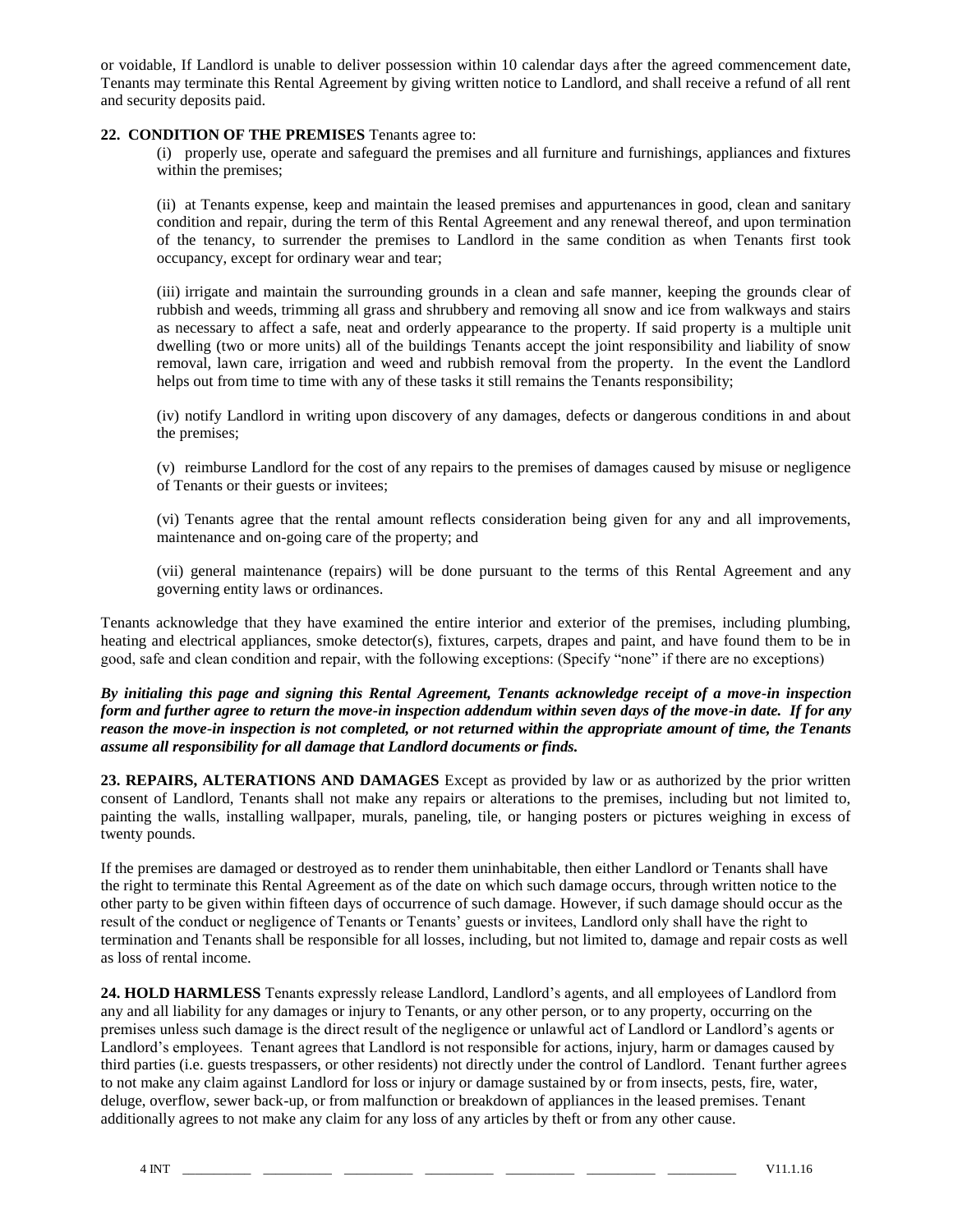**25. INSURANCE DISCLAIMERS** Tenants assume full responsibility for all personal property placed, stored or located on or about the premises. Tenants' personal property is not insured by Landlord. Landlord recommends that Tenants obtain insurance to protect against risk of loss from harm to Tenants' personal property. Landlord shall not be responsible for any harm to Tenants' property resulting from fire, theft, burglary, strikes, riots, orders or acts of public authorities, acts of nature or any other circumstance or event beyond Landlord's control.

**26. WATER DAMAGE** Tenants are responsible for any damage caused by overflowing fixtures due to Tenants negligence or misuse.

**27. EMERGENCY ENTRY AND INSPECTION** Tenants shall make the premises available to Landlord or Landlord's agents for the purposes of making repairs or improvements, or to supply agreed services or show the premises to prospective buyers or Tenants, or in case of emergency, or for semi-annual property inspections. Except in case of emergency, Landlord shall give Tenants reasonable notice of intent to enter. For these purposes, twenty-four (24) hour verbal or written notice shall be deemed reasonable, and reasonable hours shall be defined as 9:00am to 7:00pm Monday through Sunday. In order to facilitate Landlord's right of access, Tenants shall not, without Landlord's prior written consent, add, alter or re-key any locks to the premises. At all times Landlord shall be provided with a key or keys capable of unlocking all such locks and gaining entry. Tenants further agree to notify Landlord in writing if Tenants install any burglar alarm system, including instructions on how to disarm it in case of emergency entry.

**28. EXTENDED ABSENCES AND ABANDONMENT** In the event Tenants will be away from the premises for more than four consecutive days, Tenants agree to notify Landlord in writing of the absence. During such absence, Landlord may enter the premises at times reasonably necessary to maintain the property and inspect for damages and needed repairs.

Abandonment is defined as absence of the Tenants from the premises, for at least 10 consecutive days without notice to Landlord, If the rent is outstanding and unpaid for fourteen (14) days and there is no reasonable evidence, other than the presence of the Tenants' personal property, that the Tenants are occupying the unit, Landlord may at Landlord's option terminate this Rental Agreement and regain possession in the manner prescribed by law.

**29. SMOKE DETECTOR** Tenant acknowledges that the Landlord has provided working smoke detectors and that it is the Tenant's responsibility to check it monthly and at Tenants expense, change the battery, or if hard wired, report any problems in its function. Further, Tenant acknowledges that any unauthorized person who tampers with a smoke alarm is guilty of a violation of the local governing entities uniform fire code and may be subject to a fine. The same holds true if a carbon monoxide detector is installed in the premises.

**30. SMOKING** By signing this agreement, Tenants agree that they will not smoke in the building, including common areas such as hallways and laundry rooms. The property must be kept free of cigarette butts**.**

**31. GRILLS / FIRES** Tenant agrees to comply with any and all applicable local governing rules and regulations relating to outdoor grills and fires. Specifically, tenant acknowledges that in any structure containing three or more dwelling units, no person shall kindle, maintain, or cause any fire or open flame on any balcony above ground level, or on any ground floor patio within 25 feet of a structure.

**32. KEYS/LOCKS** Tenant is not allowed to change the entry door(s) lock to their apartment or bedroom. If Tenant desires additional security (e.g., a door chain) installed on the inside of their unit, they must request same from Landlord and pay for materials and labor to install it. At no time is a Tenant allowed to place any door latching hardware on their door(s) that involves screwing hardware into the door frame. If a tenant is locked-out of the property there is a \$25.00 service charge for access to the apartment or home. After hours' lockouts are charged at the maintenance staff's on-call rate.

Sets of Keys Received by Tenant(s)

**33. PARKING** Tenants agree to use only legal parking spaces and abide by any and all governing ordinances. This includes both on-street and off-street parking. Municipalities may issue a parking ticket to the tenant if they are not parking legally.

**34. ADMINSTRATIVE FEES / FINES** Tenants are liable for re-payment of any fines or fees that have been issued to a property or property owner by governing municipalities as a result of the tenant's actions or lack of actions. This includes the actions of guests, as well as tenants. These fines or administrative fees may be received by non-compliant off street parking and police nuisance calls.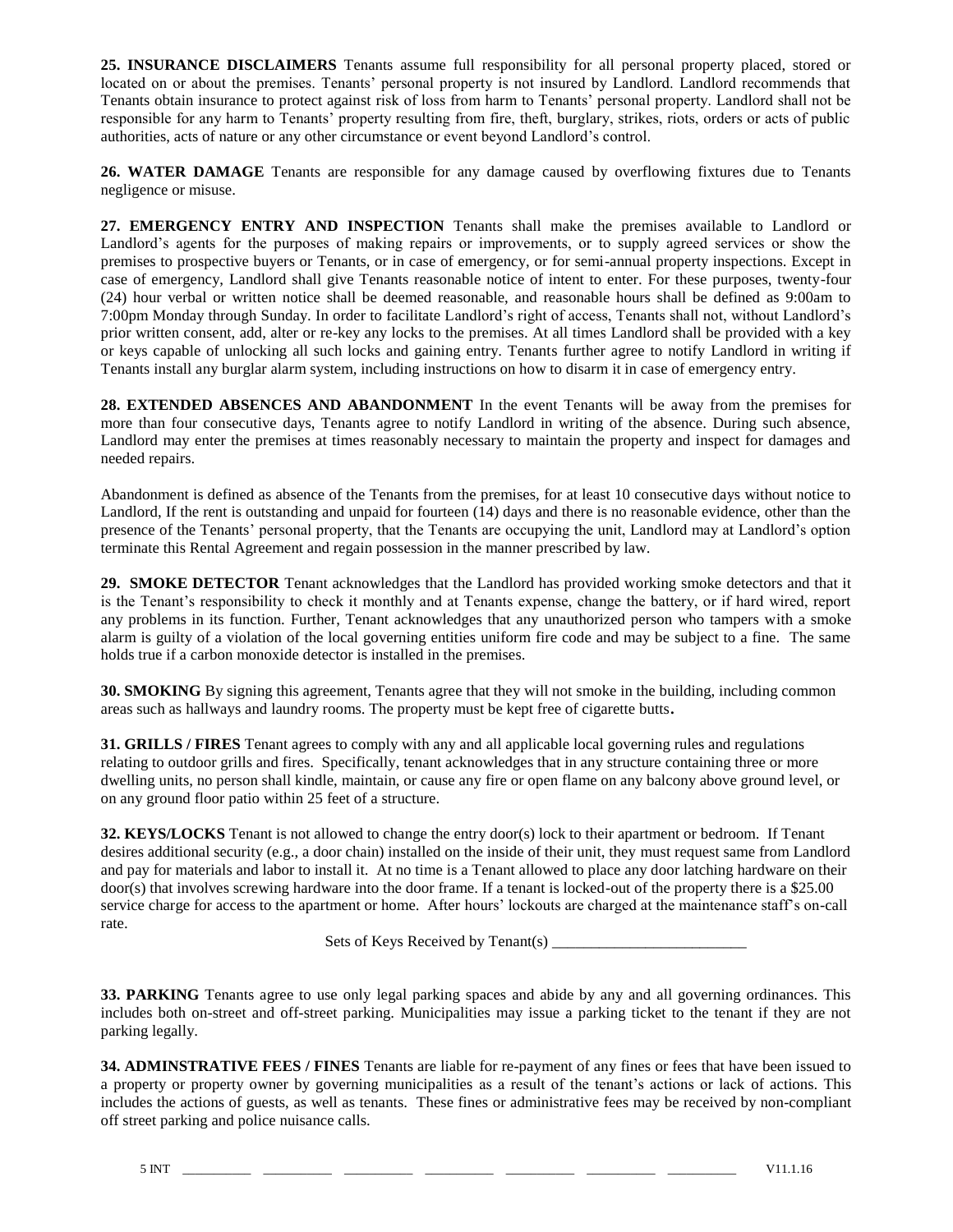**35. LEGAL BEDROOM** Tenants agree to only use legal bedrooms as sleeping quarters. In the event that a Tenant does use a non-conforming room as a bedroom without the Landlord's knowledge, Tenant accepts full responsibility for all of the personal property within that room, and releases Landlord from any liability whatsoever for the person(s) occupying the non-conforming bedroom. Sleeping in a non-conforming bedroom is not only illegal, but is a fire hazard and very dangerous.

**36. CLEANLINESS** Tenant agrees that the condition of the leased premises shall be kept clean and orderly throughout the period of showing for re-renting. If first request to keep the leased premises presentable is disregarded, a professional cleaner will be hired and cost charged back to Tenant. Tenant will arrange activities so that leased premises are available to show during the day and early evening.

**37. ABANDONED PROPERTY** If Tenant shall abandon, surrender or vacate the leased premises during the term of the Rental Agreement, or be disposed by process of law, or otherwise, or after termination of this Rental Agreement (11:59 AM the last day of the Rental Agreement) any personal property belonging to the Tenant and left anywhere on, or within leased premises or associated property shall be deemed to be abandoned at the option of the Landlord and disposed by them.

**38. LAW** Tenant agrees that violating any law is a Rental Agreement violation and that Tenant immediately loses the right to the premises upon the issuance of a citation by policing authority. Furthermore, Tenant agrees to immediately terminate the Rental Agreement at Landlords option, and vacate the leased premises after being cited by policing authority. Tenant specifically understands that the following activities will not be allowed on the premises: fighting, either within the leased premises or on/about the grounds; making, selling, possessing, purchasing or allowing illegal drugs or their use; illegally using or possessing firearms or any other dangerous weapons; or allowing prostitution or related activities; any of the previously mentioned activities whether caused by Tenant, invited guest, or uninvited guest is a violation of this Rental Agreement.

**39. FORWARDING ADDRESS** Tenant agrees, upon vacating the leased premises, to provide Landlord with their forwarding address. Should Tenant fail to do so, Tenant agrees to absolve Landlord of all responsibility to meet the local governing bodies' time lines for the return of deposits and the provision of an annual certificate of rent paid (CRP), if applicable.

**40. LATE RENT EVICTION** Landlord reserves the right to initiate an eviction at any time the rent is past due. Rent is DUE on the FIRST day of the month and PAST DUE on the SECOND day of the month.

**41. LEAD BASED PAINT DISCLOSURE** By initialing, Tenant acknowledges receipt of disclosure of information on lead based paint and lead-based paint hazards. Landlord has no reports or knowledge of lead-based paint on the premises. Tenants initial here:

INT: \_\_\_\_\_\_\_\_\_\_\_ \_\_\_\_\_\_\_\_\_\_\_ \_\_\_\_\_\_\_\_\_\_\_ \_\_\_\_\_\_\_\_\_\_\_ \_\_\_\_\_\_\_\_\_\_\_ \_\_\_\_\_\_\_\_\_\_\_ \_\_\_\_\_\_\_\_\_\_\_

**42. LIQUID-FILLED FURNITURE** Tenant shall not use or have any liquid-filled furniture on the premises without Landlord's prior written consent; including but not limited to aquariums larger than ten gallons and water beds of any size.

**43. TRUST ACCOUNT WAIVER** All monies collected by Landlord from any Tenant or Tenant representative will NOT be held in a trust account. They will be held in an account as selected by the Landlord. Monies collected would normally include, but are not limited to: security deposit, rent, application fees, late fees, NSF fees, damage fees and/or any banking fees. Moreover, you are agreeing that your security deposit will not be held in a Minnesota Department of Commerce chapter 82 approved trust account.

**44. VOIDABLE CLAUSE** If any of the included clauses/paragraphs is found to be void or voidable because of local governing laws, only the specific clause/paragraph is void. The Rental Agreement as a whole is not considered void or voidable and every other clause and paragraph is still fully intact and enforceable. It is not the Landlords intention to supersede any local governing laws.

**45. ATTORNEYS/COLLECTION FEES** In the event of any litigation arising from or related to this Rental Agreement, or the services provided under this Rental Agreement, Landlord, should it prevail, shall be entitled to recover from Tenant all reasonable costs incurred including, but not limited to, staff time, court costs, attorney's fees and all other related expenses incurred in such litigation.